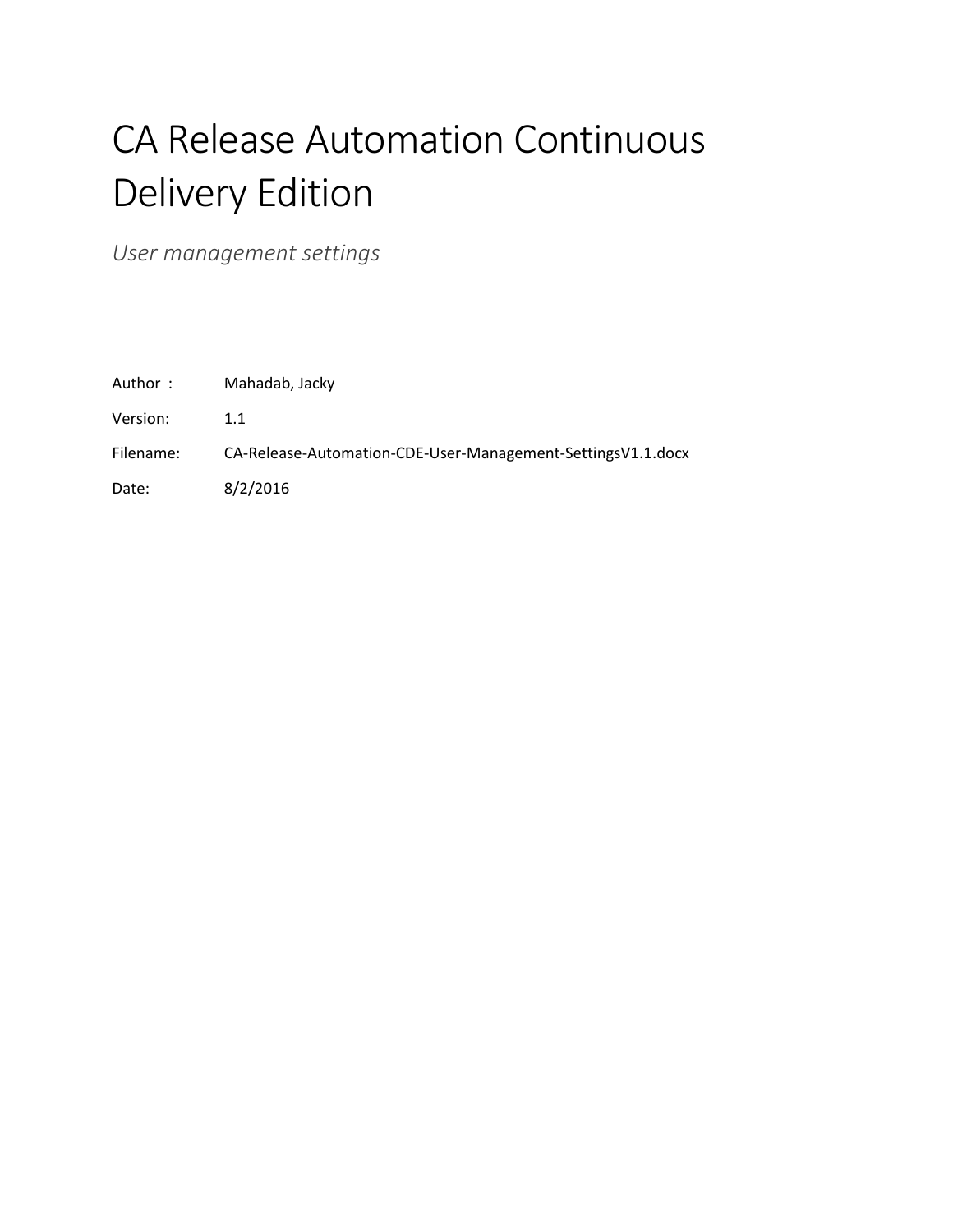CA Release Automation Continuous Delivery Edition (CDE) include integration with Microsoft LDAP system (AKA Active Directory) and LDAP directory systems for user authentication. Below you can find useful information that will assist integrating CDE with user management system.

# **Contents**

| $\emph{User management settings} \label{def:user} \emph{Unimorphism} \emph{User management settings} \emph{} \emph{main} \emph{main} \emph{main} \emph{main} \emph{main} \emph{main} \emph{main} \emph{main} \emph{main} \emph{main} \emph{main} \emph{main} \emph{main} \emph{main} \emph{main} \emph{main} \emph{main} \emph{main} \emph{main} \emph{main} \emph{main} \emph{main} \emph{main} \emph{main} \emph{main} \emph{main} \emph{main} \emph{main} \emph{main} \emph{main} \emph$ |  |
|---------------------------------------------------------------------------------------------------------------------------------------------------------------------------------------------------------------------------------------------------------------------------------------------------------------------------------------------------------------------------------------------------------------------------------------------------------------------------------------------|--|
|                                                                                                                                                                                                                                                                                                                                                                                                                                                                                             |  |
|                                                                                                                                                                                                                                                                                                                                                                                                                                                                                             |  |
|                                                                                                                                                                                                                                                                                                                                                                                                                                                                                             |  |
|                                                                                                                                                                                                                                                                                                                                                                                                                                                                                             |  |
|                                                                                                                                                                                                                                                                                                                                                                                                                                                                                             |  |
|                                                                                                                                                                                                                                                                                                                                                                                                                                                                                             |  |
|                                                                                                                                                                                                                                                                                                                                                                                                                                                                                             |  |
|                                                                                                                                                                                                                                                                                                                                                                                                                                                                                             |  |
|                                                                                                                                                                                                                                                                                                                                                                                                                                                                                             |  |
|                                                                                                                                                                                                                                                                                                                                                                                                                                                                                             |  |
|                                                                                                                                                                                                                                                                                                                                                                                                                                                                                             |  |

# <span id="page-1-0"></span>Accessing user management system

Users with admin role can access user management system via ADMINISTRATION  $\rightarrow$  CDE Settings

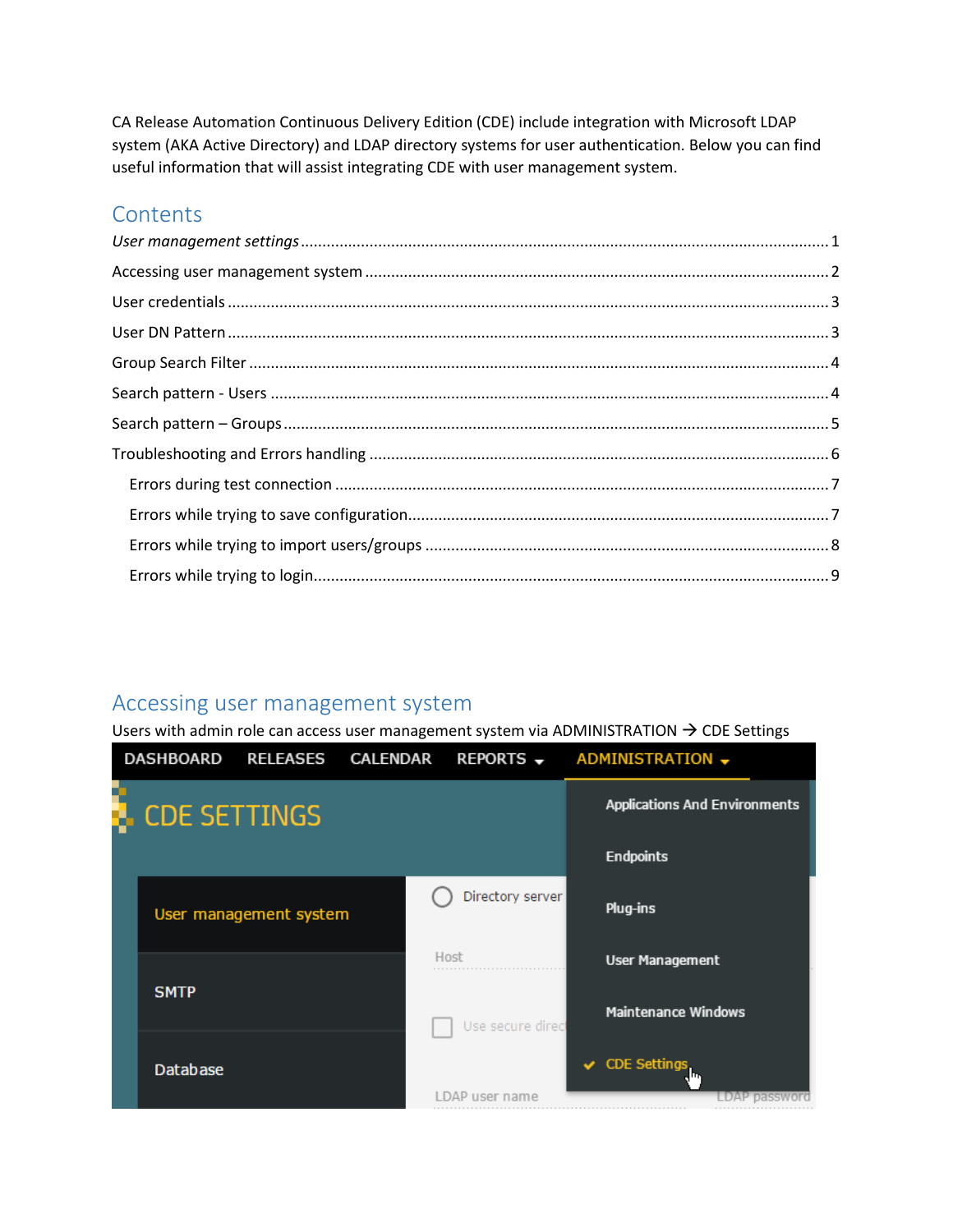# <span id="page-2-0"></span>User credentials

LDAP user name

LDAP password

cn=Manager,dc=maxcrc,dc=com

...............

#### When using Active Directory the user format can be in domain\user or user@domain

| LDAP user name            | LDAP password                   |
|---------------------------|---------------------------------|
| administrator@mylab.local | ,,,,,,,,,,,,,,,,,,,,,,,,,,,,,,, |

# Domain name settings

Must be set in FQDN format and not in LDAP DN format (e.g. DC=maxcrc,DC=com) both for Active Directory or LDAP configuration

| Active Directory <b>O</b> LDAP<br>Domain<br>maxcrc.com  |  |
|---------------------------------------------------------|--|
| Active Directory (C) LDAP<br>O<br>Domain<br>mylab.local |  |

### <span id="page-2-1"></span>User DN Pattern

UserDNPattern

uid={0},ou=Dev,ou=IL,ou=Europe,dc=maxcrc,dc=com;uid={0},ou=QA,ou=IL,ou=Europe,dc=maxcr

Relevant only for LDAP system, during login the user will be searched **only** in the locations specified.

Multiples locations (OU paths) can be added using semi column separator

e.g.

#### **uid={0},ou=LA,ou=North America,dc=maxcrc,dc=com;uid={0},ou=UK,ou=Europe,dc=maxcrc,dc=com**

You can enter MAX of 200 characters in UserDNPattern field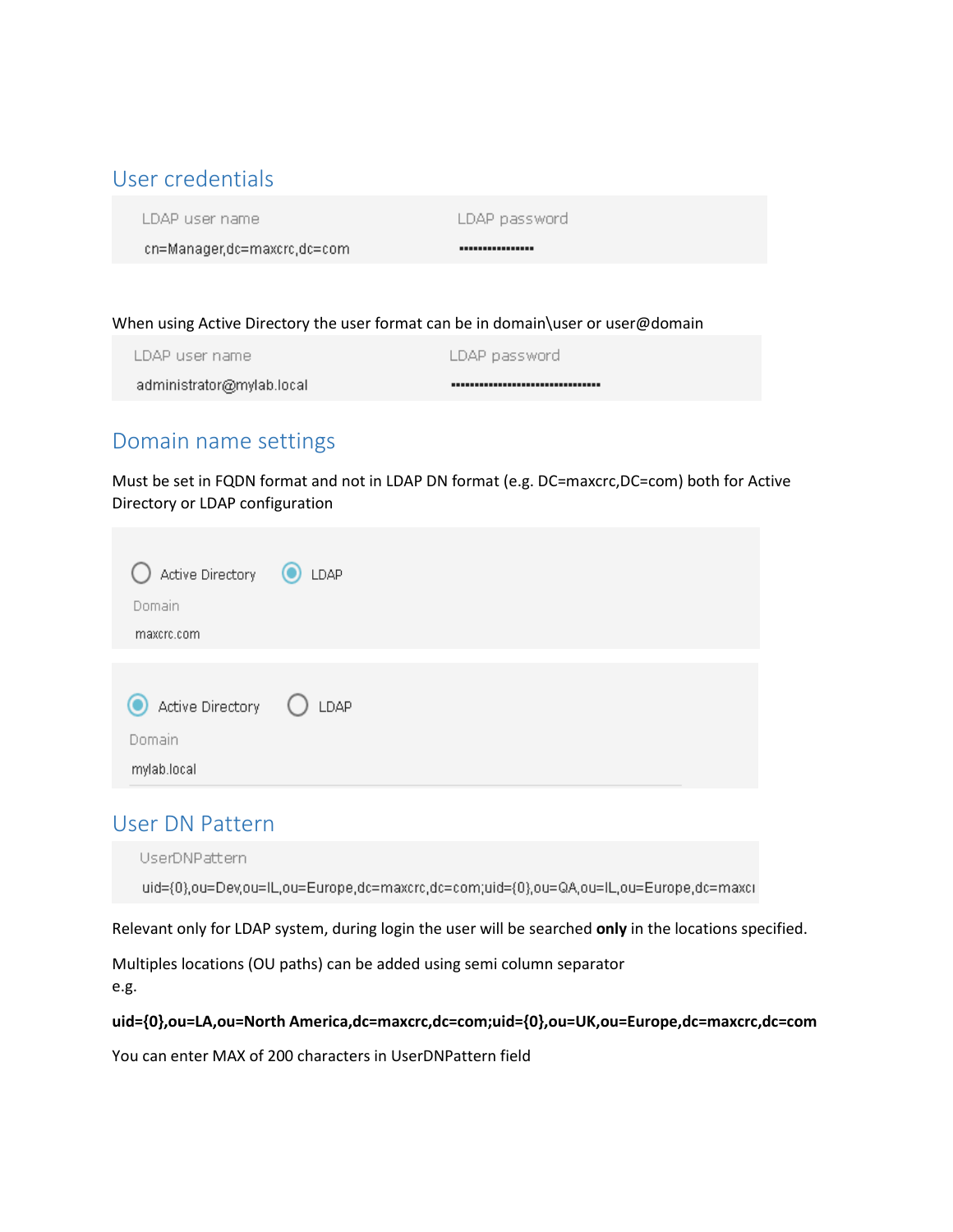# <span id="page-3-0"></span>Group Search Filter

Group Search filter

member={0}

Mandatory for LDAP configurations (used to find the user's group membership), in order to see if different filter is needed check group attributes.

 $\mathbf I$ 

| 图 cn=prod,ou=Dev,ou=Sec,ou=Europe,dc=maxcrc,dc=com 23 X <sup>96</sup> No search selected |                                                      |  |
|------------------------------------------------------------------------------------------|------------------------------------------------------|--|
| DN: cn=prod,ou=Dev,ou=Sec,ou=Europe,dc=maxcrc,dc=com                                     |                                                      |  |
| Attribute Description                                                                    | Value                                                |  |
| <i>objectClass</i>                                                                       | top (abstract)                                       |  |
| <i>objectClass</i>                                                                       | groupOfNames (structural)                            |  |
| cn                                                                                       | prod                                                 |  |
| member                                                                                   | uid=omri,ou=Dev,ou=IL,ou=Europe,dc=maxcrc,dc=com     |  |
| member                                                                                   | uid=nir,ou=Dev,ou=IL,ou=Europe,dc=maxcrc,dc=com      |  |
| member                                                                                   | uid=ahaz,ou=Dev,ou=IL,ou=Europe,dc=maxcrc,dc=com     |  |
| member                                                                                   | uid=yonatana,ou=Dev,ou=IL,ou=Europe,dc=maxcrc,dc=com |  |
| member                                                                                   | uid=boris,ou=Dev,ou=IL,ou=Europe,dc=maxcrc,dc=com    |  |
| member                                                                                   | uid=andreyk,ou=Dev,ou=IL,ou=Europe,dc=maxcrc,dc=com  |  |
|                                                                                          |                                                      |  |

### <span id="page-3-1"></span>Search pattern - Users

**Search Pattern** User pattem (&(cn={0}\*)(|(ou:dn:=NY)(ou:dn:=LA)))

When importing users from LDAP, limit the search and allow you to add free text

e.g. I want to search for users that locate only in two different OUs LA and NY

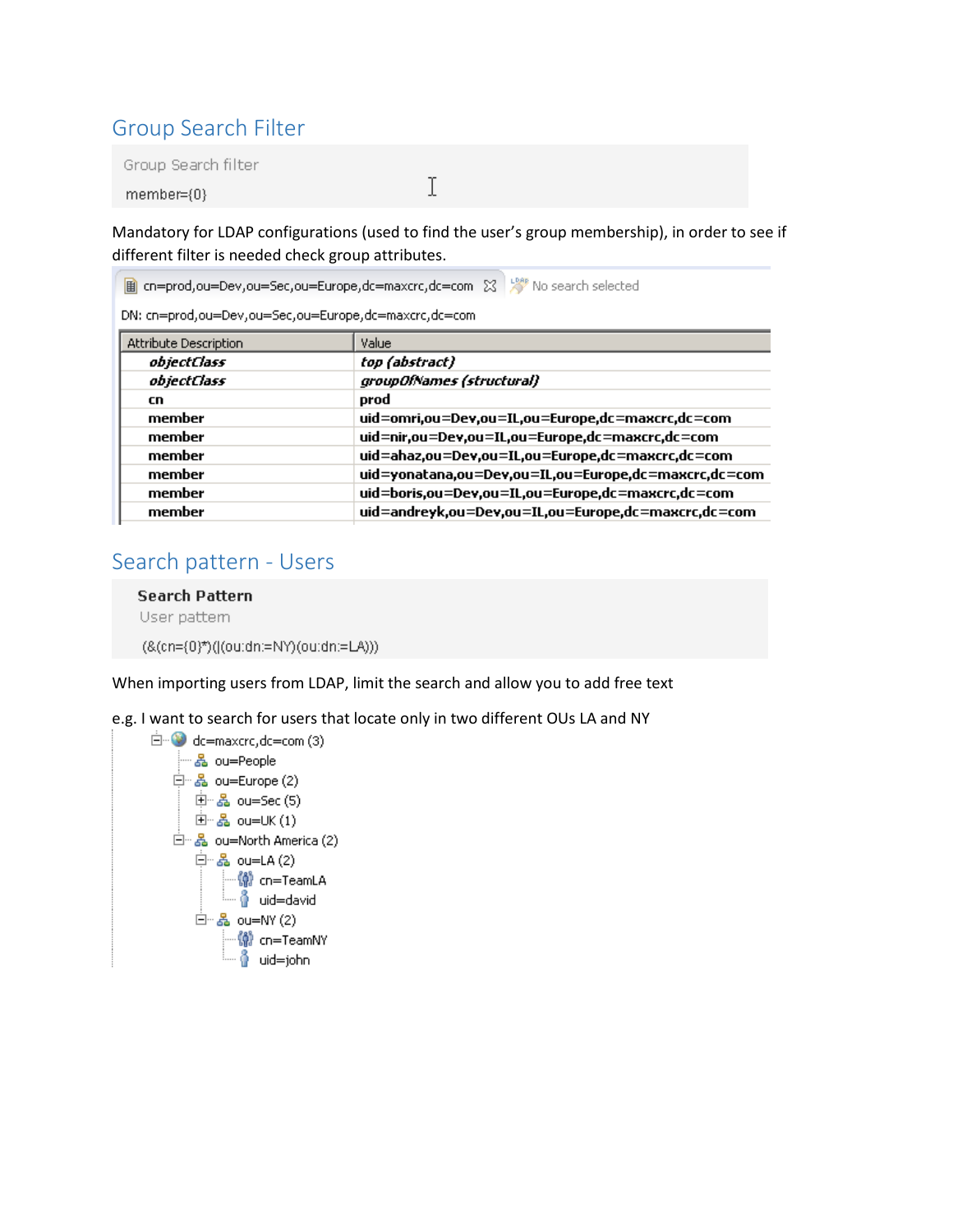When importing users with empty search option

| <b>IMPORT USERS</b>     |                     |
|-------------------------|---------------------|
| Search                  | Search<br>2 results |
| David LEE<br>John Smith |                     |

#### I can also use the search option to limit the output

| <b>IMPORT USERS</b> |        |           |
|---------------------|--------|-----------|
| Search<br>Dav       | Search | 1 results |
| David LEE           |        |           |

Note that the filter for users import must be align with the UserDNPattern settings

# <span id="page-4-0"></span>Search pattern – Groups

Group pattem

(&(cn={0}\*)((ou:dn:=NY)(ou:dn:=UK)))

#### Similar to user search pattern.

Note that the filter for groups must be align to Groups search base (In this example groups that part of UK OU will be filtered out since the group search is configured only to include North America OUs

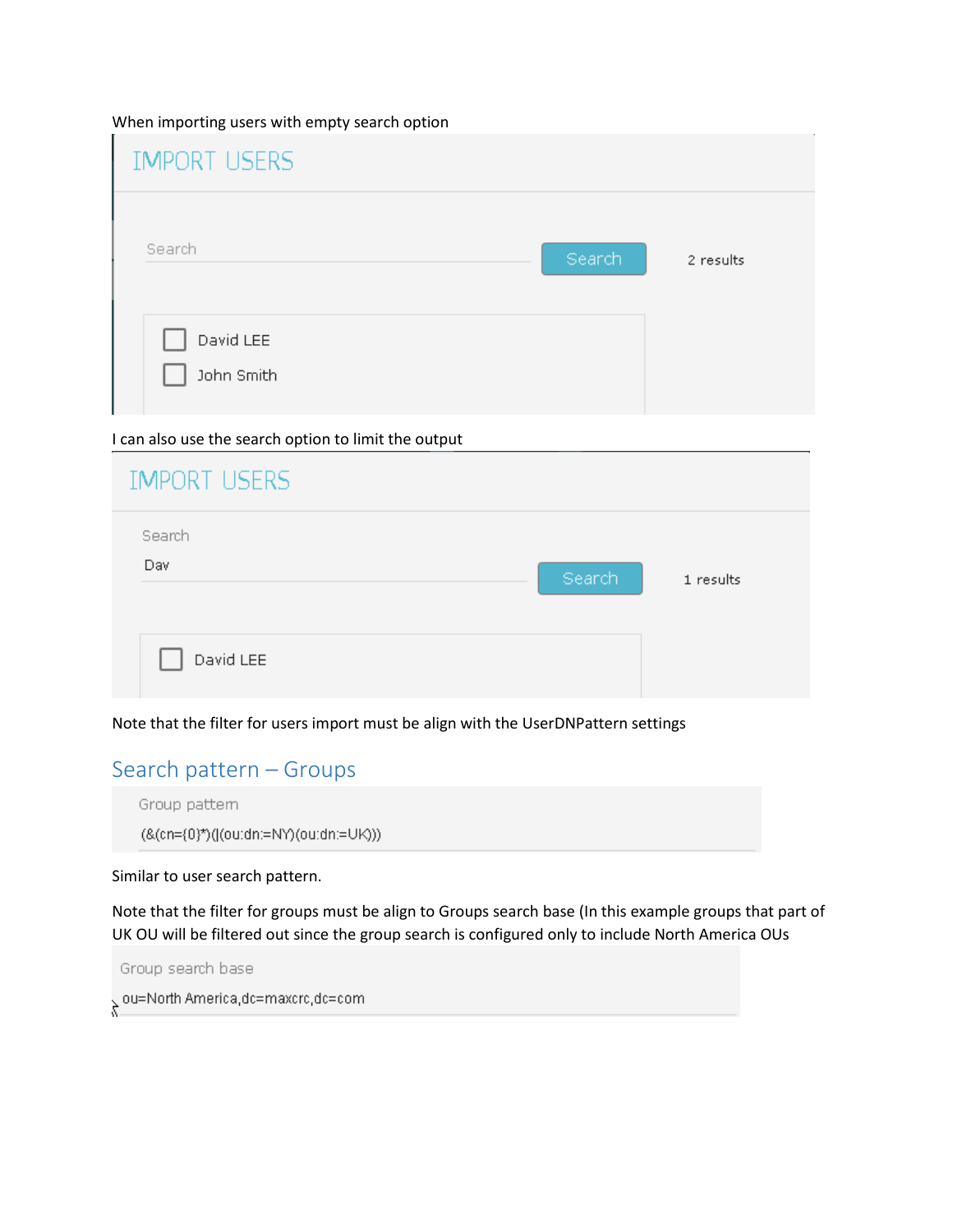| $\Box$ dc=maxcrc, dc=com (3)       |  |  |  |  |
|------------------------------------|--|--|--|--|
| 由 <mark>义</mark> Quick Search (10) |  |  |  |  |
| ┈홇 ou=People                       |  |  |  |  |
| 曰…옳 ou=Europe (2)                  |  |  |  |  |
| □ 品 ou=Sec (5)                     |  |  |  |  |
| 白 - 品 ou=UK(1)                     |  |  |  |  |
| └─ oid=jackson                     |  |  |  |  |
| 曰…晶 ou=North America (2)           |  |  |  |  |
| 白 - 品 ou=LA (4)                    |  |  |  |  |
| ॑॑॑॑॑ <mark>ॏ</mark> cn=TeamLA     |  |  |  |  |
| ∰ cn=TeamLA-East                   |  |  |  |  |
|                                    |  |  |  |  |
| <sub>i</sub> not all and add       |  |  |  |  |
| 白 - 品 ou=NY (4)                    |  |  |  |  |
| …∭ cn=TeamNY                       |  |  |  |  |
| … <mark>(</mark> ∰ cn=TeamNY-East  |  |  |  |  |
| ┈俯 cn=TeamNY-West                  |  |  |  |  |
| <sup>i</sup> nid=john              |  |  |  |  |

| <b>IMPORT GROUPS</b>                 |   |        |           |
|--------------------------------------|---|--------|-----------|
| Search                               |   | Search | 3 results |
| TeamNY<br>TeamNY-East<br>TeamNY-West | R |        |           |

# <span id="page-5-0"></span>Troubleshooting and Errors handling

It's recommended to use Test connection button prior saving your new settings, the test connection verify that you can successfully bind to the LDAP system using the values you set for:

- 1.Host
- 2.Port
- 3.Use secure directory connection
- 4.LDAP user name
- 5.LDAP password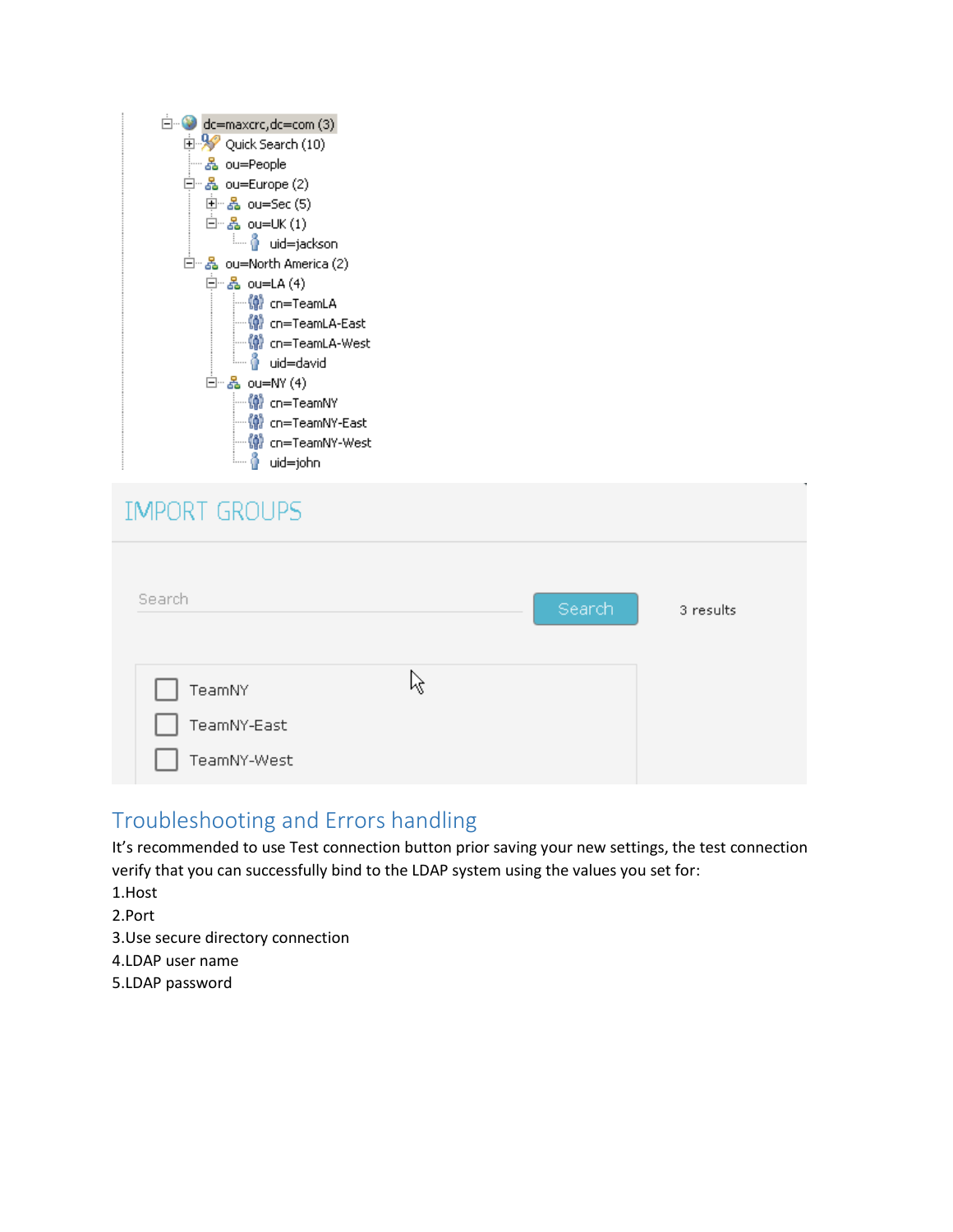| Host                                                               |               | Port |                 |
|--------------------------------------------------------------------|---------------|------|-----------------|
| jacky-srv                                                          |               | 389  |                 |
|                                                                    |               |      |                 |
| Use secure directory connection                                    |               |      |                 |
| LDAP user name                                                     | LDAP password |      |                 |
| administrator@mylab.local                                          |               |      |                 |
|                                                                    |               |      |                 |
| Active Directory<br>LDAP                                           |               |      |                 |
| Domain                                                             |               |      |                 |
| mylab.local                                                        |               |      |                 |
| once the system mange to bind you will see Server is alive message |               |      |                 |
| Server is alive                                                    |               |      | Test connection |

### <span id="page-6-0"></span>Errors during test connection

In case one or more of the above settings are wrong you will see the wrong configuration sign  $\vert \mathscr{L} \vert$ , when hovering above it you will get more information about the problem. Host name resolution problem

| y                                                                                                   | Test connection |
|-----------------------------------------------------------------------------------------------------|-----------------|
| Server is configured with unknown host                                                              |                 |
| Network access to LDAP port is blocked (Or the server you use not listening on the configured port) |                 |
|                                                                                                     | Test connection |
| Server is not accessible                                                                            |                 |
| Trying to work over secure connection without configuring certificate for CDE                       |                 |
| 咚<br>Server certificate is not configured correctly                                                 | Test connection |
|                                                                                                     |                 |
| Wrong user or password                                                                              |                 |
| 聚<br>Server user and password mismatch                                                              | Test connection |

Trying to work using secure connection but without server certificate (Or LDAP server certificate imported but CDE was not restart yet)



### <span id="page-6-1"></span>Errors while trying to save configuration

Error message while trying to save user management settings:<br>Wo, an error: could not execute statement; SQL [n/a]; nested exception is org.hibernate.exception.DataException: could not execute statement. Please refer to ser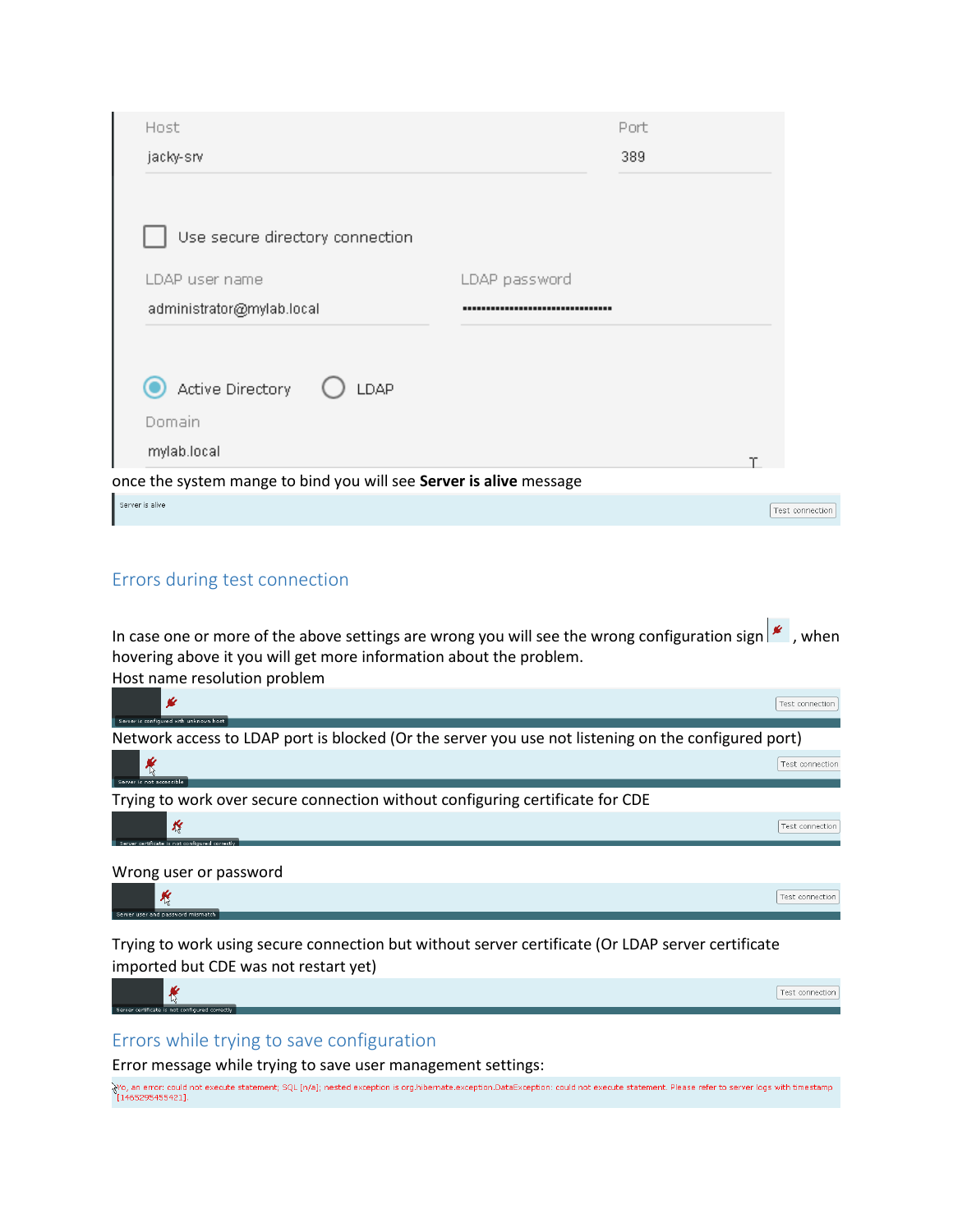This caused by reaching the characters input limit. You will have additional information in cdd-server.log … Caused by: com.mysql.jdbc.MysqlDataTruncation: Data truncation: Data too long for column 'user\_dn\_pattern'…

### <span id="page-7-0"></span>Errors while trying to import users/groups

Trying to import users/groups end with error message

| <b>IMPORT USERS</b>                                             |        |
|-----------------------------------------------------------------|--------|
| Search                                                          |        |
| pPlease refer to server logs with timestamp<br>h1465296491137]. | Search |

You need to check that your search patterns have the write syntax (checking cdd-server.log will show you this this error:

http-apr-7080-exec-7] DEBUG c.c.r.auth.ad.DirectoryServicesUtils - Using the query: **(&(objectClass=person)(cn=\*)))** [http-apr-7080-exec-7] DEBUG c.c.r.auth.ad.DirectoryServicesUtils - Using the search base: dc=mylab,dc=local [http-apr-7080-exec-7] WARN c.c.r.auth.ad.DirectoryServicesUtils - Failed to finish retrieving user information javax.naming.directory.InvalidSearchFilterException: **Unbalanced parenthesis**

#### Getting undefined values when import users

| <b>IMPORT USERS</b>            |        |           |
|--------------------------------|--------|-----------|
| Search<br>QA                   | Search | 2 results |
| QA1 undefined<br>QA2 undefined |        |           |

Check attribute settings and make sure that match your LDAP settings , in this case the lastname attribute not exist in LDAP